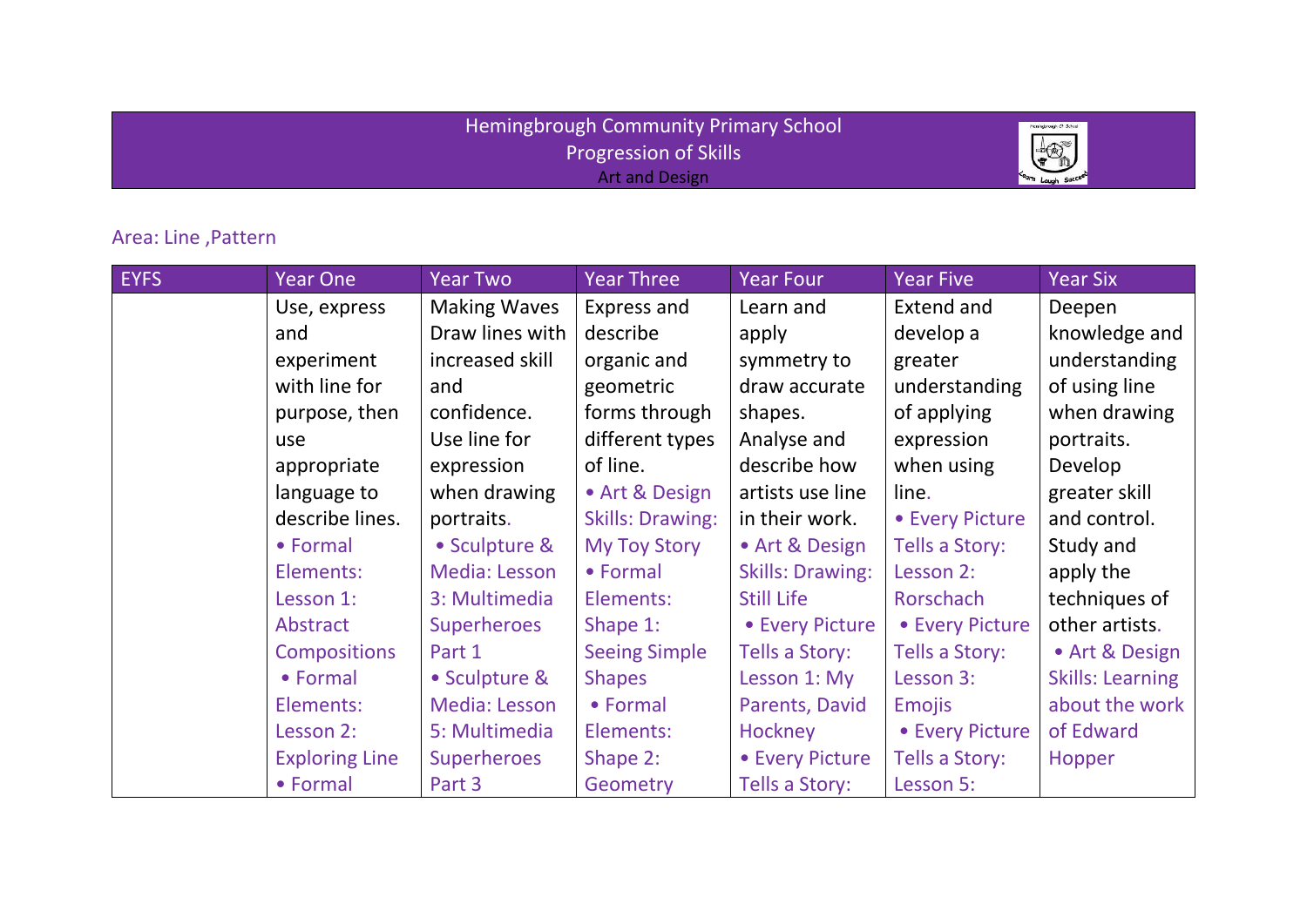| Elements:            | Learn a range    | • Prehistoric          | Lesson 2: The        | Magdalene       | • Make My            |
|----------------------|------------------|------------------------|----------------------|-----------------|----------------------|
| Lesson 3:            | of techniques    | Art: Lesson 1:         | Dance, Paula         | Odundo          | <b>Voice Heard:</b>  |
|                      | to make          | <b>Exploring</b>       | Rego                 | • Design For    | Lesson 3:            |
| Knowing and          | repeating and    | <b>Prehistoric Art</b> | • Every Picture      | Purpose:        | Guernica 1 -         |
| applying the         | nonrepeating     |                        | Tells a Story:       | Lesson 3:       | <b>Pablo Picasso</b> |
| formal               | patterns.        | Construct a            | Lesson 3: Table      | Changing        | • Make My            |
| elements             | Identify natural | variety of             | for Ladies,          | <b>Spaces</b>   | <b>Voice Heard:</b>  |
| Pattern              | and man-made     | patterns               | <b>Edward</b>        |                 | Lesson 1:            |
| Understand           | patterns.        | through craft          | Hopper               | Construct       | Graffiti Artists'    |
| patterns in          | Create           | methods.               | • Every Picture      | patterns        | <b>Tag</b>           |
| nature, design       | patterns of      | Further                | Tells a Story:       | through         | · Still Life:        |
| and make             | their own.       | develop                | Lesson 4:            | various         | Lesson 2:            |
| patterns in a        | • Formal         | knowledge and          | Children's           | methods to      | Charcoal             |
| range of             | Elements:        | understanding          | <b>Games, Pieter</b> | develop their   | · Still Life:        |
| materials.           | Lesson 1:        | of pattern.            | <b>Breughel</b>      | understanding.  | Lesson 3:            |
| • Art & Design       | Repeating        | • Craft: Lesson        | • Every Picture      | • Every Picture | <b>Negative</b>      |
| Skills:              | <b>Patterns</b>  | 2: Tie-Dyeing          | Tells a Story:       | Tells a Story:  | <b>Medium</b>        |
| <b>Experimenting</b> |                  | materials              | Lesson 5:            | Lesson 5:       |                      |
| with Media           |                  |                        | Abstract Art,        | Magdalene       | Represent            |
| • Art & Design       |                  |                        | <b>Fiona Rae</b>     | Odundo          | feelings and         |
| <b>Skills: Lego</b>  |                  |                        | Create original      | • Formal        | emotions             |
| <b>Printing</b>      |                  |                        | designs for          | Elements:       | through              |
| • Sculptures &       |                  |                        | patterns using       | Lesson 3:       | patterns.            |
| <b>Collages:</b>     |                  |                        | geometric            | Hundertwasser   | Create               |
| Lesson 1: Snail      |                  |                        | repeating            | House           | sophisticated        |
| <b>Sculptures</b>    |                  |                        | shapes.              |                 | artwork using        |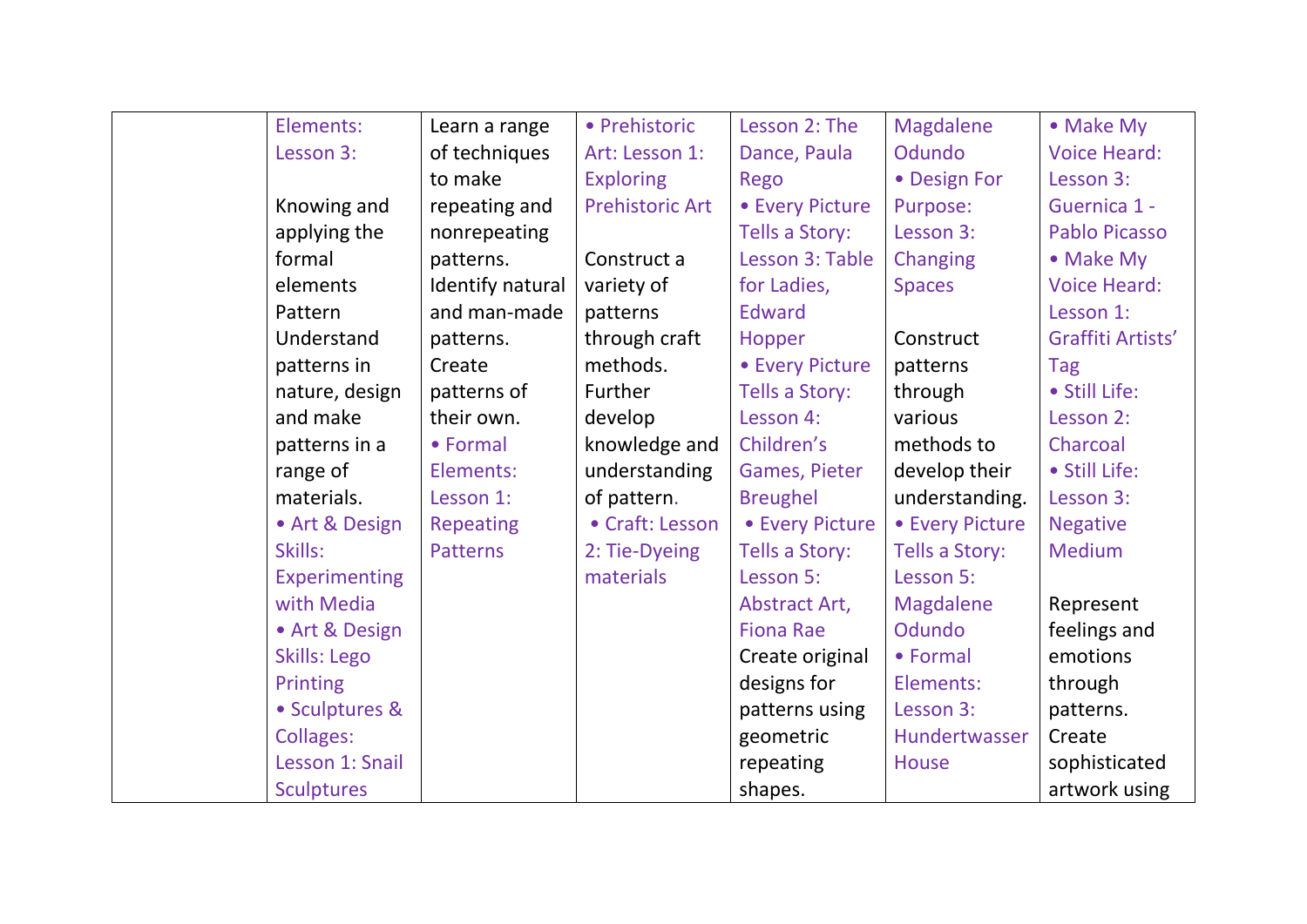| Analyse and             | their                   |
|-------------------------|-------------------------|
| describe how            | knowledge of            |
| other artists           | pattern.                |
| use pattern.            | • Art & Design          |
| • Formal                | <b>Skills: Learning</b> |
| Elements:               | about the work          |
| Pattern and             | of Edward               |
| Texture:                | Hopper                  |
| Playdough               | • Make My               |
| Printing                | <b>Voice Heard:</b>     |
| • Formal                | Lesson 3:               |
| Elements:               | Guernica 1-             |
| Pattern 1:              | <b>Pablo Picasso</b>    |
| <b>Stamp Printing</b>   | • Make My               |
| • Formal                | <b>Voice Heard:</b>     |
| Elements:               | Lesson 1:               |
| Pattern 2:              | Graffiti Artists'       |
| <b>Reflection &amp;</b> | <b>Tag</b>              |
| Symmetry                | • Art & Design          |
| • Formal                | <b>Skills: Drawing:</b> |
| Elements:               | Zentangle               |
| Pattern 3:              | <b>Patterns</b>         |
| <b>Flower of Life</b>   | • Art & Design          |
| • Art & Design          | <b>Skills: Craft:</b>   |
| <b>Skills: Design:</b>  | Zentangle               |
| <b>Willow Pattern</b>   | printing                |